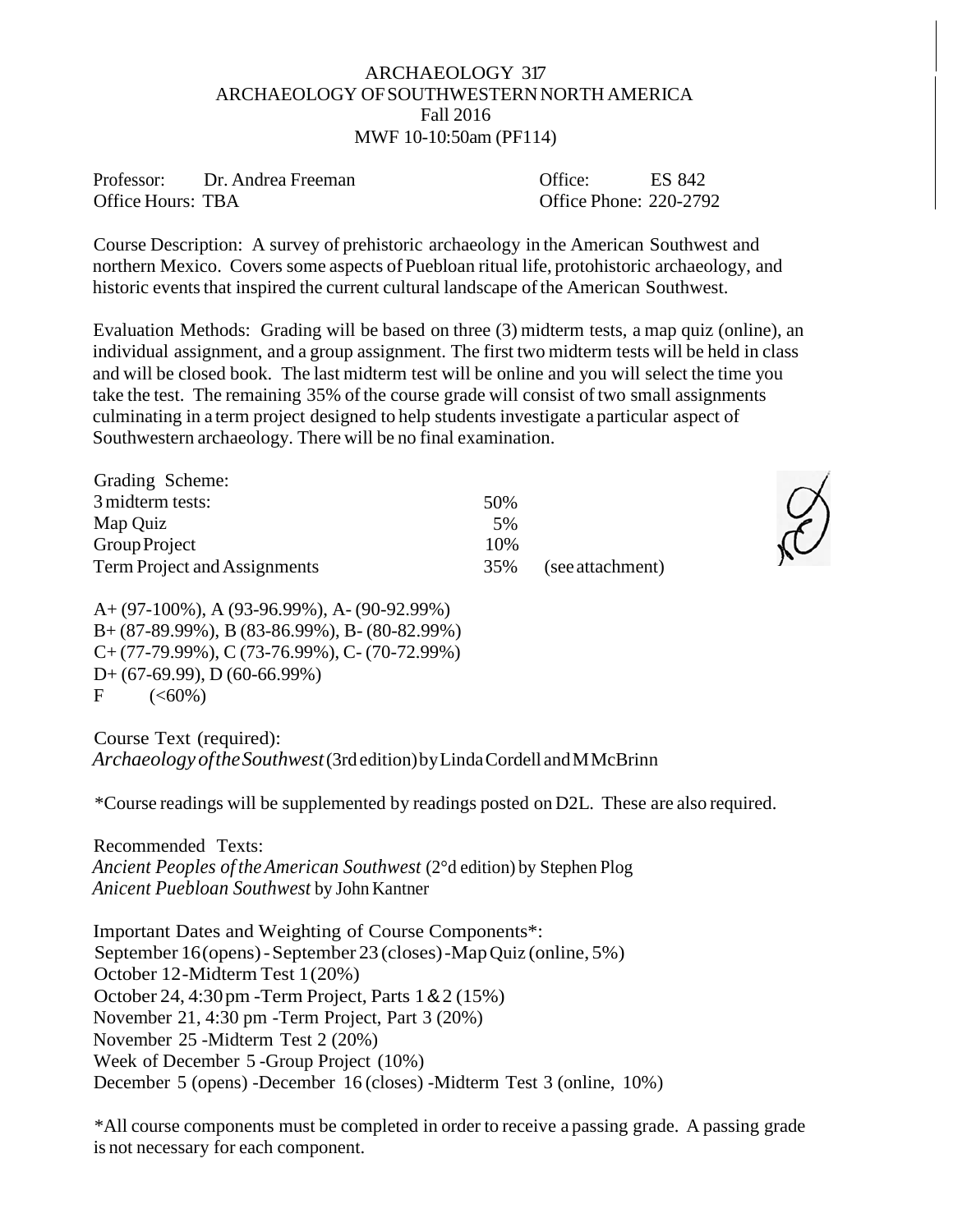#### TERM PROJECTS

#### Individual Assignment

Foryoursemesterassignment,youwillselectastoryfrompopularmedia(abookorfeature film). Either read the story or watch the film and then accomplish the following tasks:

Parts 1and 2: Due October 24, 2016, 4:30 pm

- 1. Identify five "facts" about prehistory, prehistoric people, or their religious beliefs that the author or director has included in the story. Provide a summary of the story and the five facts you have identified (5%)
- 2. Using the internet, determine ifyou can locate any information about whether or not those "facts" are true. Also, research the background of the writer or screenwriter and director. Do they have experience in archaeology or history or the Southwest? How did they decide to write the book or develop the movie? Report on what you find. Select one "fact" that you will explore in greater depth. (10%)

#### Part 3: Due November 21,2016,4:30 pm

3. Select one of the "facts" to research in depth. Provide <sup>a</sup> report summarizing the problems with how the "facts" were presented in the movie or in the story. You may also want to address what the storyteller got right. (20%)

Suggested Books:

"Rainmakers" by E.J. Bird

| Tony Hillerman:                                                                    |                  |
|------------------------------------------------------------------------------------|------------------|
| <b>Skinwalkers</b>                                                                 | The Blessing Way |
| Dance Hall of the Dead                                                             | Listening Woman  |
| People of Darkness                                                                 | Sacred Clowns    |
| Thief of Time                                                                      | Coyote Waits     |
| Talking God                                                                        | The Shapeshifter |
| The Ghostway                                                                       |                  |
| 'Thunderwoman''by Nancy Wood                                                       |                  |
| "Ceremony" by Leslie Silko                                                         |                  |
| "Almanac of the Dead" by Leslie Silko                                              |                  |
| 'She Who Remembers, 'Voice of the Eagle,' and 'Let the Drum Speak' by Linda Shuler |                  |

Suggested Children's Books (you must pick three): "Kiki's Journey" by Kristy Orona-Ramirez "Night Dancer" by Marcia Vaughn "Dreamplace" by George Ella Lyon "Tales of a Pueblo Boy" by Lawrence Vallo "The Boy Who Made Dragonfly" by Tony Hillerman "On the Cliffs of Acoma: A Pueblo Story with a Short History of Acoma" by John Dressman ''the Storyteller" by Joan Weisman "Quail Song: A Pueblo Indian Folktale" by Valerie Scho Carey

Suggested Films: "Skinwalkers" "Coyote Waits" "Thief of Time" "The Anasazi Mummy" "Windtalkers"or "Flags of Our Fathers"(about native Southwestemers who served in war)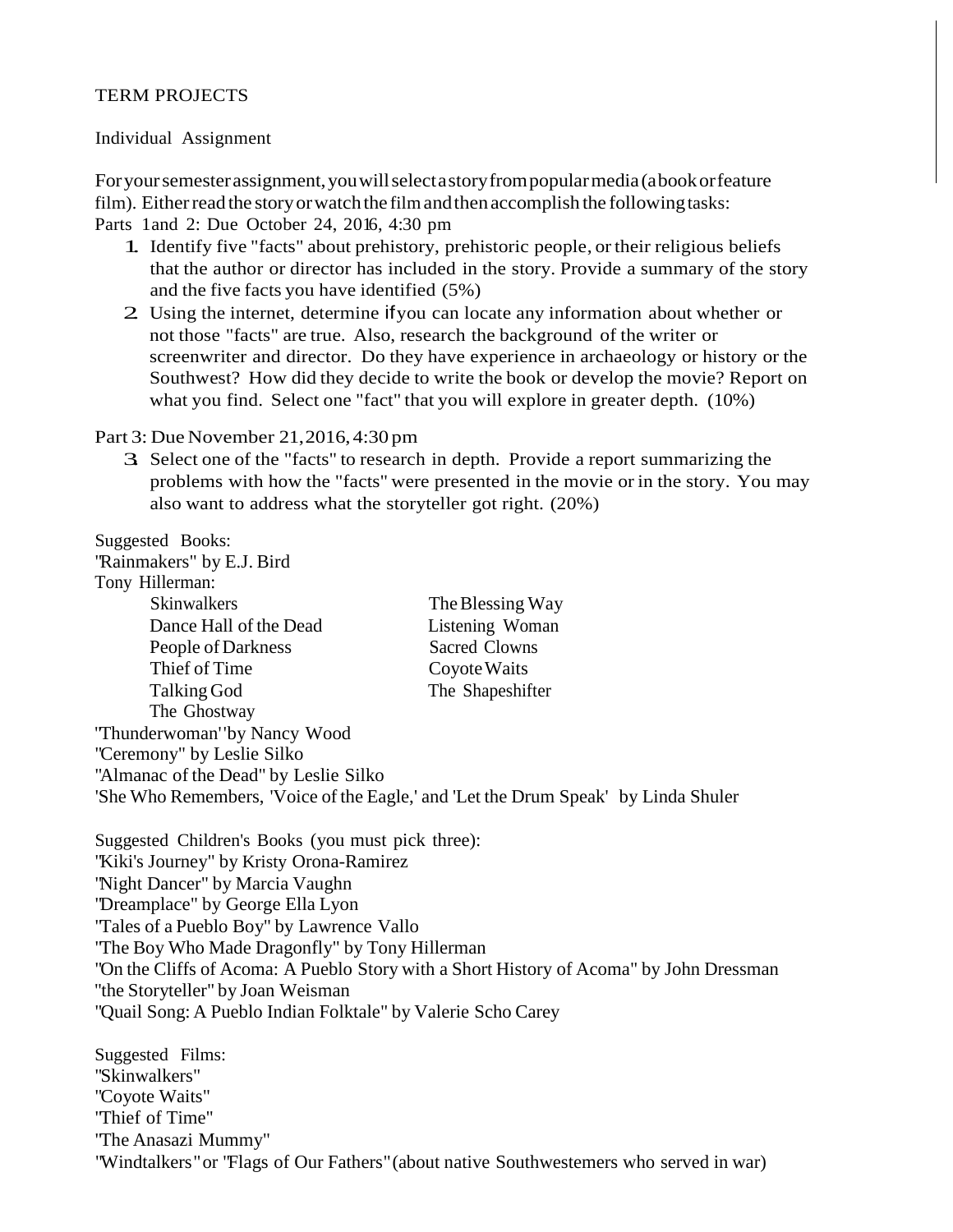"Buffalo Dreams" "the Sunchaser"

\*Anyotherbooksorfilmsmustbeapprovedbythecourseinstructor.

## **Group Assignment: Due Week of December 5-9, 2016**

Table I.I of your text will be divided into 5 (five) periods. Your group of 6-7 persons will compileinformationaboutthosehistoricperiodsandpresentthematerialtotheclass. You may be creative in your form of presentation, using posters, powerpoint presentations, a play or

:whatever you choose to convey information about the important concepts, events, and people for the period inquestion.

### RULES OF CONDUCT FOR THIS COURSE

## *Examinations, Quizzes, and Final Project:*

Cheatingandplagiarismarenottoleratedinthiscourse. Ifyouhaveanyquestions about what constitutes academic misconduct, you should consult the professor of the course or refer to the University of Calgary Calendar. During the midterm examinations, electronic devices and papersrelatedtothecoursemustbesecurelystowedawayinabackpack or purseandnotvisible toyourselforanyotherstudent.

## *Electronic Devices:*

Personal computers are allowed during course lectures Out of respect to fellow classmates,Iaskthatonlycoursecontentbereferredtoduringtheseperiods. Ringersfor PDAs and cellular telephones must be off and these devices stowed away in a pocket, purse, or backpack.

## *Dlness or Missed Work:*

Make-upmidtermexaminationswillbeheldonlyforthosewhomissamidtermdue to illness, death in the family, religious conviction, or other *extremely* debilitating circumstances. Those who provide proof of their incapacitation may make up the examinationatadatetobe scheduledwithinoneweekfollowingtheoriginalmidtermdate. Itistheresponsibilityofthe studenttoinformtheprofessor*assoonaspossible* ofhisorher needtomake-upamidterm examination.

As the projects for this course involve the timely use of different media sources and some involvegroupwork,lateworkwillnotbetolerated. Itisextremelyimportanttoattend class whendiscussionsessionsforgroupworkarescheduled. Theseperiodswillbetreated with the same rules that apply to examinations. If you must miss a group session due to illness or incapacitation, please try to inform the professor in advance of class sothat I may letyour group knowwhether ornot youwill be abletoparticipate. Linksto ortitlesofmedia presented in class will be provided on Blackboard, however, it is up to the student to find and viewthesematerials ifthey have missed them.

The professor isNOT responsible for missed lecture materials. Students are advised to find a partner in the class who may be able to share notes. Students missing more than one week of course materials are advised to seriously consider take amedical, bereavement or other leave of absence from the University.

# *SpecialNeeds:*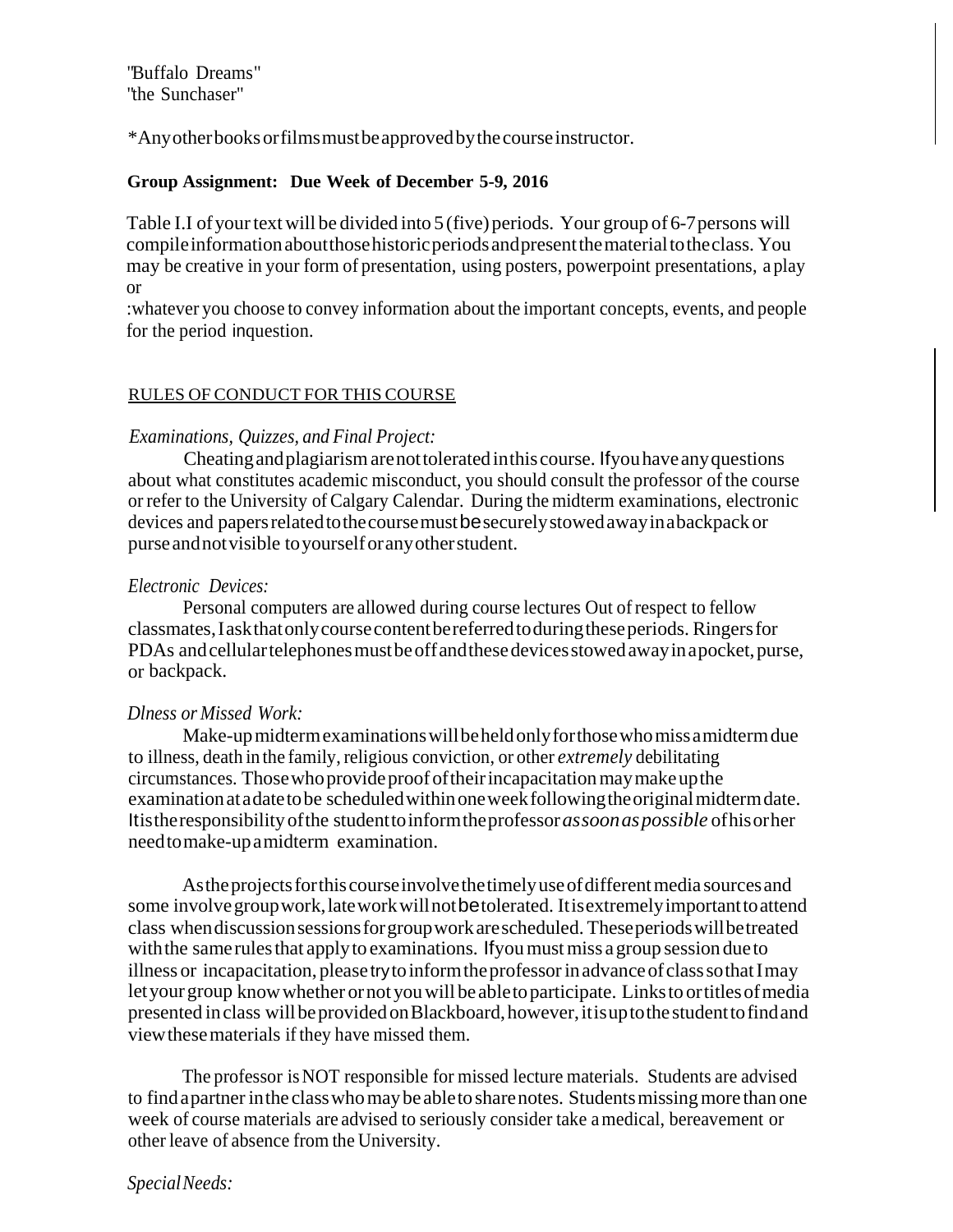Students with special needs must inform the professor during the first week of classes. Special needs must be accompanied by appropriate documentation.

## *Contacting YourInstructor:*

The professor will NOT respond to emails that donot identify the student as a participant inthiscourse. TheProfessorpreferstobecontactedviaemailusingthe Blackboard email function.

# *UseofBlackboard:*

Blackboard will be used heavily throughout this course. The Professor will post lecture notes to Blackboard after they are presented in class and before the midterm examination for that material. Blackboardmayalsobeusedtocontacttheprofessor andother membersofthecourse.

Please note that any interim grade calculated by Blackboard may not be indicative of your performance in the course. Students should consult the weightings and grading scale in the

course outline to determine what grade they are achieving. Any questions on this matter should be directed toward the professor.

## **ADDITIONAL CONTENT OFTHE COURSE OUTLINE**

### **Writing Across the Curriculum**

WritingskillsarenotexclusivetoEnglishcourses and, infact, shouldcrossalldisciplines.The University supports the belief that throughout their University careers, students should be taught how to write well so that when they graduate their writing abilities will befar above the minimal standardsrequiredatentrance.Consistentwiththisbelief,studentsareexpectedtodoa substantial amount of writing in their University courses and, where appropriate, instructors can and may use writing and the grading thereof as a factor inthe evaluation of student work. The services provided by the Writing Centre inthe Effective Writing Office can be utilized by all undergraduate and graduate students who feel they require further assistance.

#### Academic Accommodations:

The academic accommodations policy can be found at [http://wwwucalgary.ca/access/accommodations/policy.](http://wwwucalgary.ca/access/accommodations/policy) It is the student's responsibility to request academic accommodations. If you are a student with a documented disability who may require academic accommodations and have not registered with Student Accessibility Services, please contact them at 403-220-6019. Students that have not registered with the SAS are not eligible for formal academic accommodations. More information about the academic accommodations can be found at [http://wwww.ucalgary.ca/access.](http://wwww.ucalgary.ca/access)

#### **Freedom of Information and Protection of Privacy Act**

TheUniversityofCalgaryiscommittedtoprotectingtheprivacyofindividualswhoworkandstudy attheUniversityorwhootherwiseinteractwiththeUniversityinaccordancewiththestandards setout in the Freedom of Information and Protection of Privacy Act.

Please refertothefollowing linkfordetailed information: [http://www.u](http://www/)caiqary.ca/secretari at/system/files/foip%20overvi ew.pdf

#### **Academic Misconduct**

Academicdishonesty isanunacceptableactivityattheUniversityofCalgaryandstudentsare **stronglyadvised**toreadtheStudentMisconductsectionoftheUniversityCalendar. Quite often,studentsareunawareofwhatconstitutesacademicdishonestyorplagiarism.Themost commonare:

- 1) Presenting another student's work as your own
- 2) Presentinganauthor'sworkorideasasyouownwithoutproperreferencing
- 3) Using work completed for another course

This activity will not be tolerated and students conducting themselves inthis manner will be dealt withaccordingtotheproceduresoutlinedintheUniversityCalendar.

For detailed information on what constitutes academic misconduct, please refer to the following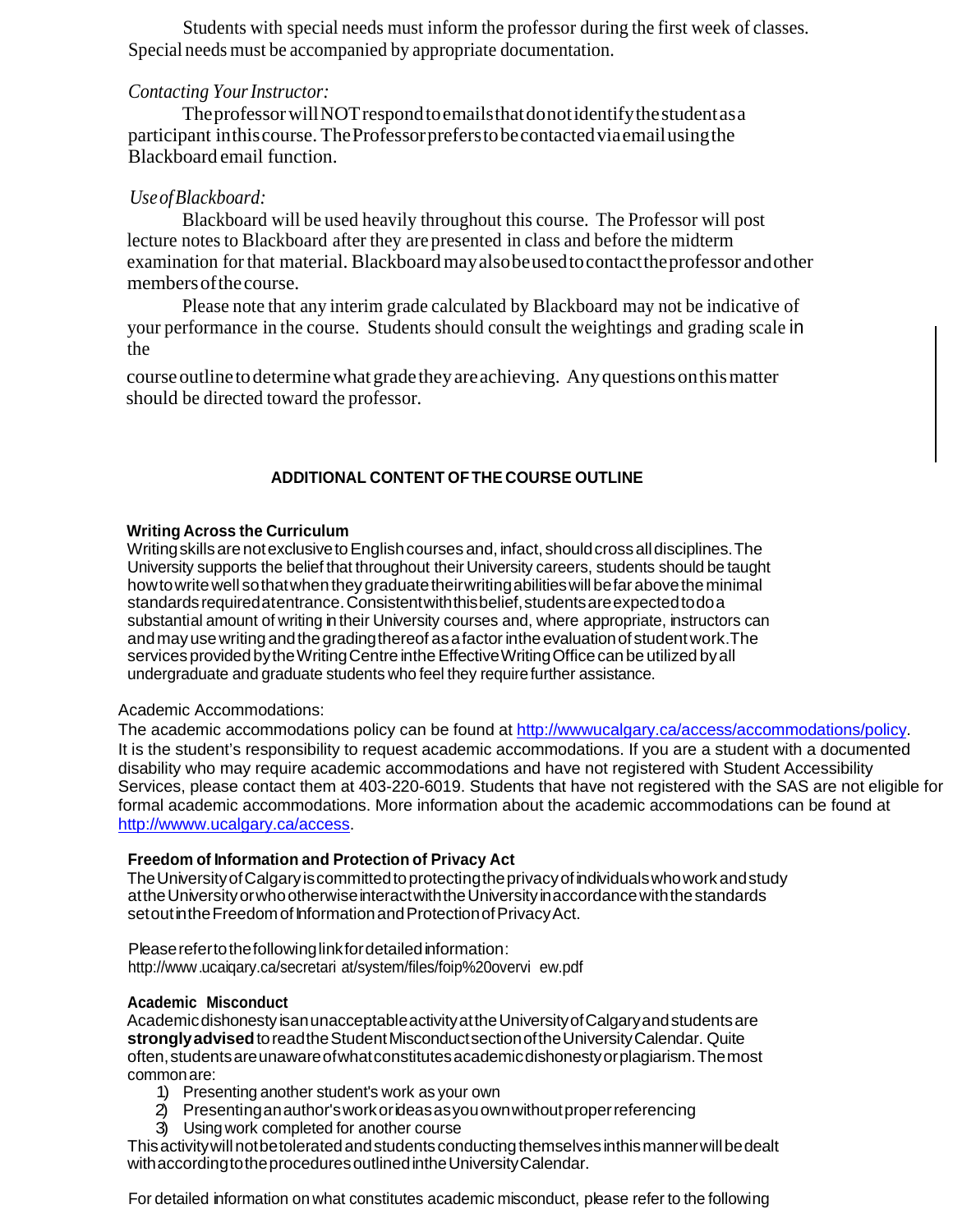link: <http://www.ucalgary.ca/pubs/cal> endar/current/k-2- 1.html